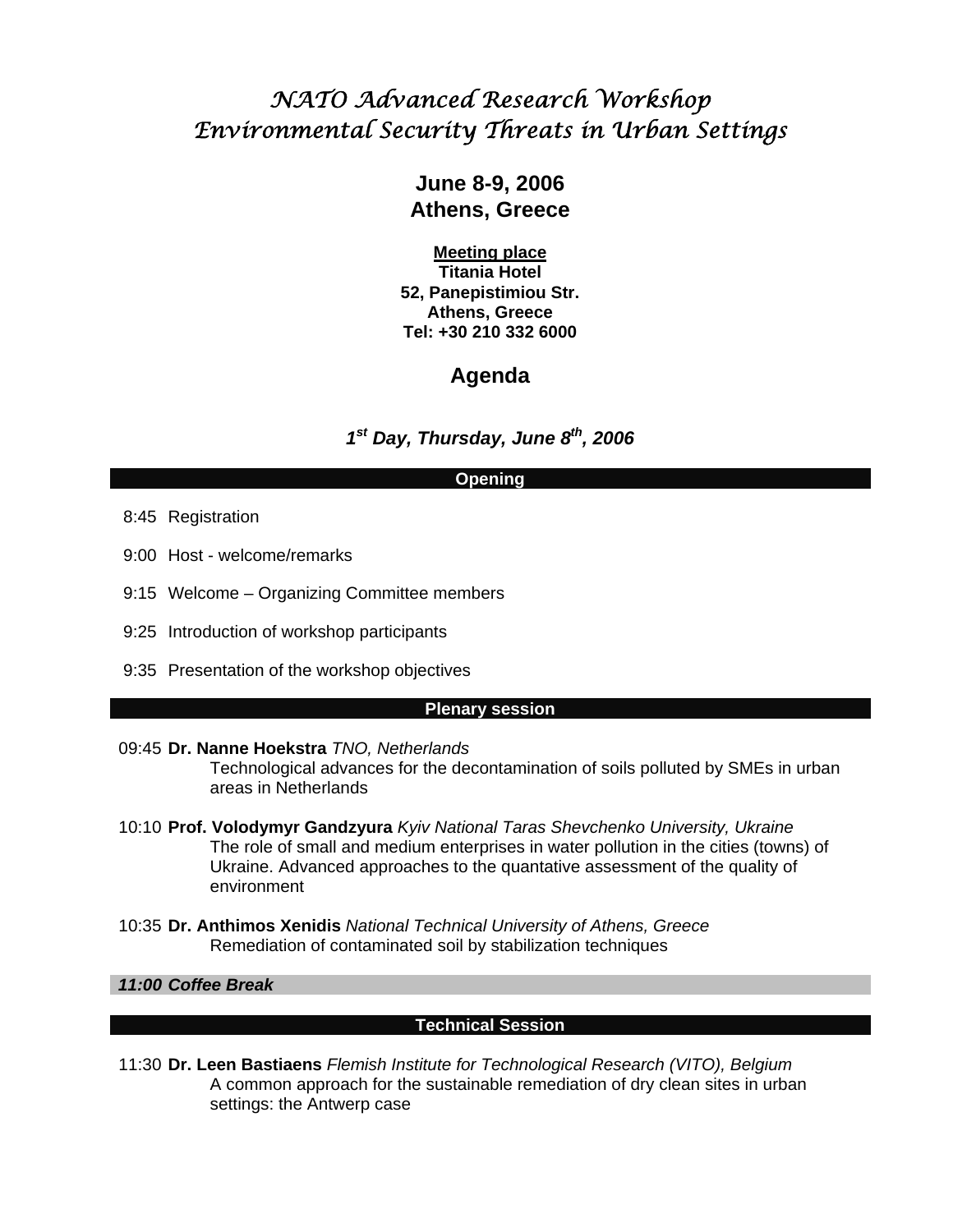- 11:50 **Dr. Martin Wegner** *Mull und Partner Ingenieurgesellschaft mbH, Germany*  Successful application of a Permeable Reactive Barrier (PRB) for the treatment of a CHC groundwater contamination in Rheine/Germany
- 12:10 **Dr. Bahruz Suleymanov** *Institute of Radiation Problems, National Academy of Sciences, Azerbaijan*  Cost efficiency approach for cleaning of high level oily polluted sites around urban areas in Azerbaijan
- 12:30 **Dr. Victor Rezepov** *Centre for International Projects, Russia*  Cleaning of urban territories polluted by PCB (Case Study one of the towns of Moscow Region)

#### *12:50 Lunch Break*

- 14:10 **Mr. William Linn** *Dept. of Environmental Protection, State of Florida, USA*  Soil & Groundwater Remediation at Dixie Cleaners – Jacksonville, Florida
- 14:30 **Prof. Robert Siegrist** *Colorado School of Mines, USA*  Use of Oxidation Processes for Cleaning of Contaminated Groundwater
- 14:50 **Prof. Gagik Torosyan** *Head of Organic Compounds synthesis technology and Environmental Engineering Department, State Engineering University of Armenia, Armenia*  Treatment of organic pollutants in motor transportation and auto repair enterprises
- 15:10 **Prof. Marios Tsezos** *National Technical University of Athens, Greece*  Treatment of metal bearing water by bioprecipitation processes

#### *15:30 Coffee Break*

- 16:00 **Mrs. Anna Rita Gentile** *European Environment Agency*  The activities of the European Environment Agency on contaminated land: information to support environmental policy in Europe
- 16:20 **Dr. Ralph Baker** *TerraTherm, Inc. USA*  Application of thermal remediation techniques for in-situ treatment of contaminated soil and water
- 16:40 **Prof. Guy Sewell** *East Central University, Ada, Oklahoma USA*  Biological Mechanisms and Activation to Remediate Chlorinated Solvents

17:00 Adjourn

 *19:00 Advanced Research Workshop Dinner*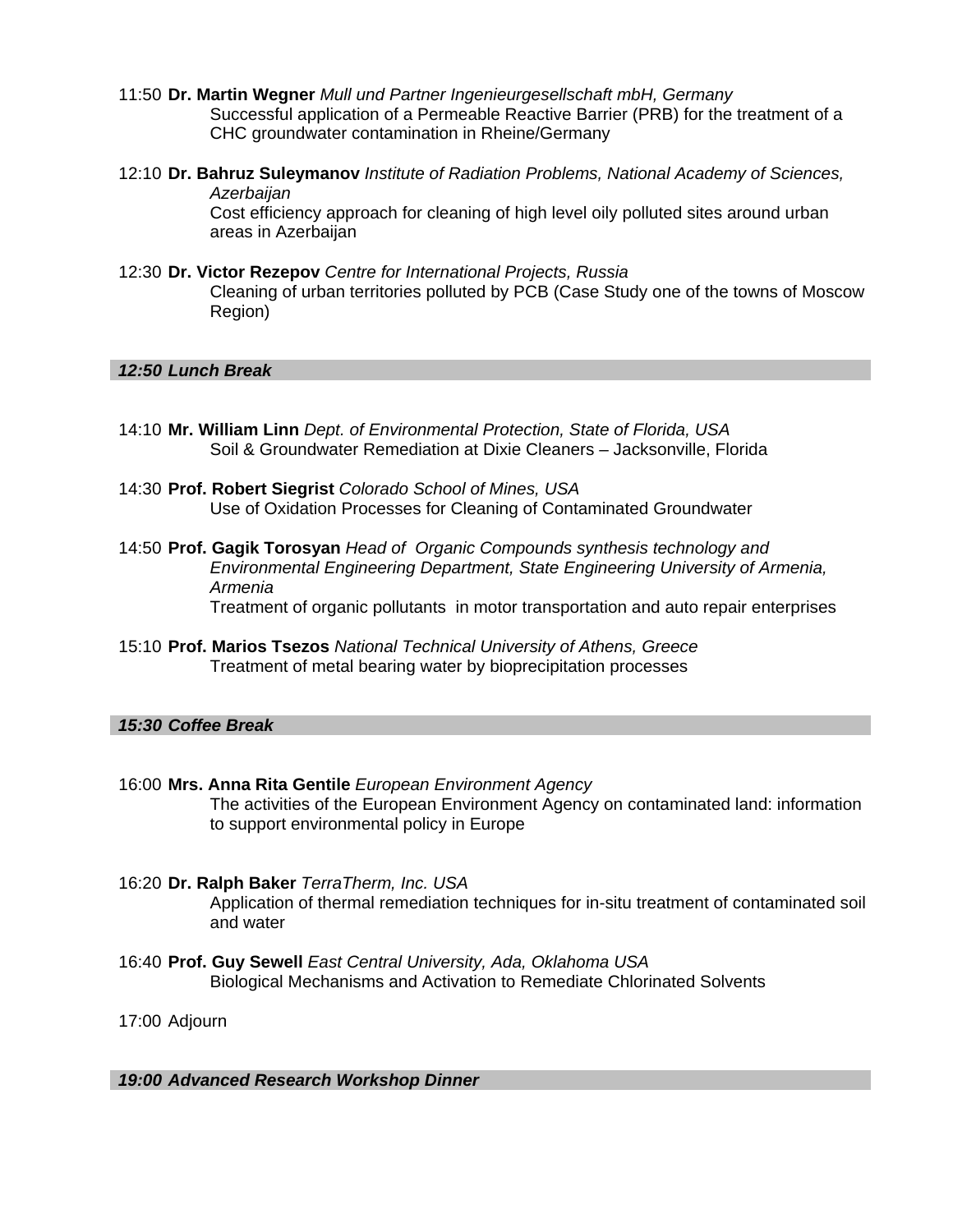# *2nd Day, Friday, June 9th, 2006*

#### **Technical Session**

#### *8:30 Registration*

- 09:00 **Dr. Nymfodora Papassiopi** *National Technical University of Athens, Greece*  Evaluation of iron reducing bacterial for the remediation of As contaminated soils
- 09:20 **Dr. Petro Nakhaba** *All-Ukrainian Public Organization "Chysta Khvylya", Ukraine*  Decommissioning, remediation and restoration of the Kyiv Plant "Radical" (soil and groundwater contaminated with mercury)
- 9:40 **Dr. Maria Teodorescu** *National Research and Development Institute for Industrial Ecology, Romania*  Approach for improving the environmental performances in SMEs
- 10:00 **Prof. Aitkhazha Bigaliev** *Kazakh National University, Kazakhstan*  The evaluation of genetic effects of SMEs produced pollution on environment and public health in Kazakhstan

#### *10:30 Coffee Break*

- 11:00 **Prof. Inom Normatov** *Director of the Institute of Water problems, Hydropower and Ecology Academy of Sciences, Tajikistan*  Measures, taken for preparing underground water sources to be used in case of emergency
- 11:20 **Prof. Kostas Komnitsas** *Technical University of Crete, Greece*  Efficiency of PRBs for the treatment of groundwater contaminated by heavy metals
- 11:50 **Prof Stoyan Groudev** *Univ. of Mining and Geology, Depatment of Industrial Ecology, Sofia, Bulgaria*  In situ bioremediation of soil polluted with crude oil and heavy metals
- 12:10 **Mrs. Sarah Jamar** *Tauw nv, Belgium*  Derelict industrial sites in Flemish cities: evaluation of redevelopment opportunities based on risk evaluation and remediation cost estimation

#### *12:30 Lunch Break*

- 14:00 **Mr. David Edwards** *CL:AIRE, United Kingdom*  RESCUE: key results from this brownfield best practice project
- 14:20 **Dr. Walter Kovalick** *US EPA, USA*  Overview of Innovative Site Characterization and Remediation Technologies and Electronic Information Resources